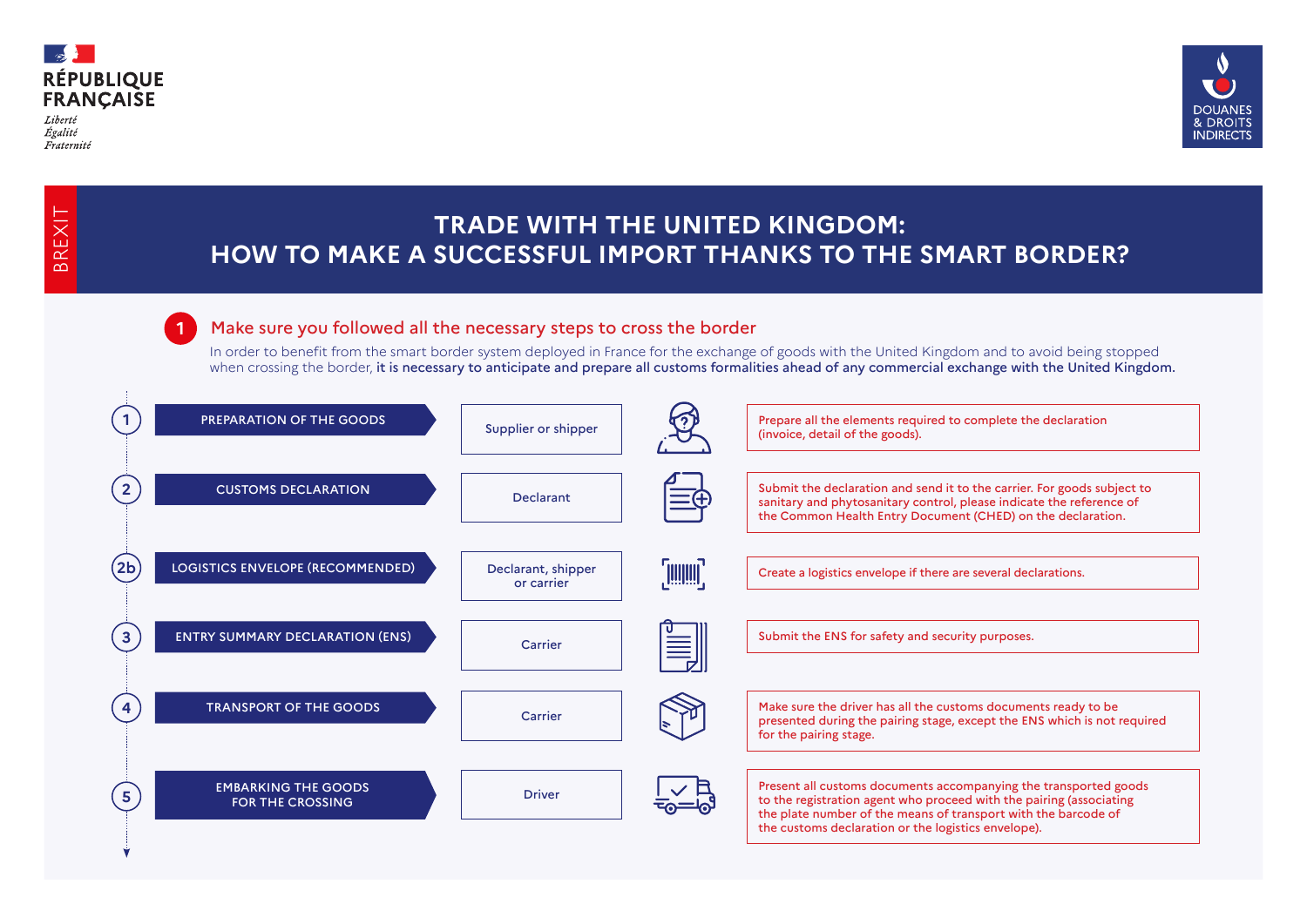

# **2** Make sure all your customs formalities are well prepared

To enter the customs territory of the European Union, through the smart border, customs formalities have to be carried out. Some customs documents have to accompany the goods and should be presented during the pairing stage, before embarking.



### **IMPORT DECLARATION**

- The import declaration must be pre-lodged in Delta G before boarding, then validated during the crossing.
- The driver must present, during the pairing stage, the barcode of the declaration.

|                                                                     | EUROPEAN COMMUNITY                            |                                                        | DECLARATIO                     |
|---------------------------------------------------------------------|-----------------------------------------------|--------------------------------------------------------|--------------------------------|
| Carrier (S07)                                                       | $N^2$                                         |                                                        | <b>IM</b>                      |
|                                                                     |                                               |                                                        | Forms (3)<br>001               |
|                                                                     |                                               |                                                        | Reference nu                   |
| ID:                                                                 | Id and Nationality of means of transport (21) | Nationality:                                           | Itinerary (S1)<br><b>GB FR</b> |
| Safety and Security Document (SSD)<br>transp. mod<br>$\overline{2}$ | Conv. ref. Number (S10)                       | Expected arriv, date & time (S12).<br>06/01/2021 09:00 |                                |
| Off. Exit (29)                                                      | Lodgment off. (30)                            | Actual 1st off. (S11)                                  | Marks (S22)                    |
| Subseq. Offices (S11/2)                                             |                                               |                                                        |                                |
| Consignee(security) (S06)                                           | N*                                            |                                                        | Notify Party                   |
|                                                                     |                                               |                                                        |                                |
| Consignor(security) (S04)                                           | $N^*$                                         |                                                        | Pl. of loading                 |

### **ENTRY SUMMARY DECLARATION (ENS)**

- The ENS must be submitted for safety and security purposes, before the arrival of the transport unit at the place of departure.
- This ENS does not accompany the goods and is not presented during the pairing stage.



### **TIR OR ATA CARNET**

- TIR and ATA carnets are documents in a paper format that replace customs formalities normally required for some operations (temporary import and export, transit).
- Those documents have to accompany the goods that are transported. During the pairing stage, the driver must indicate that the goods are covered by a TIR or ATA carnet.



### **TRANSIT DECLARATION**

- Two types of declaration : the common transit declaration or the Union transit declaration.
- The Transit Accompanying Document (TAD) must accompany the goods and should be presented by the driver during the pairing stage, before embarking.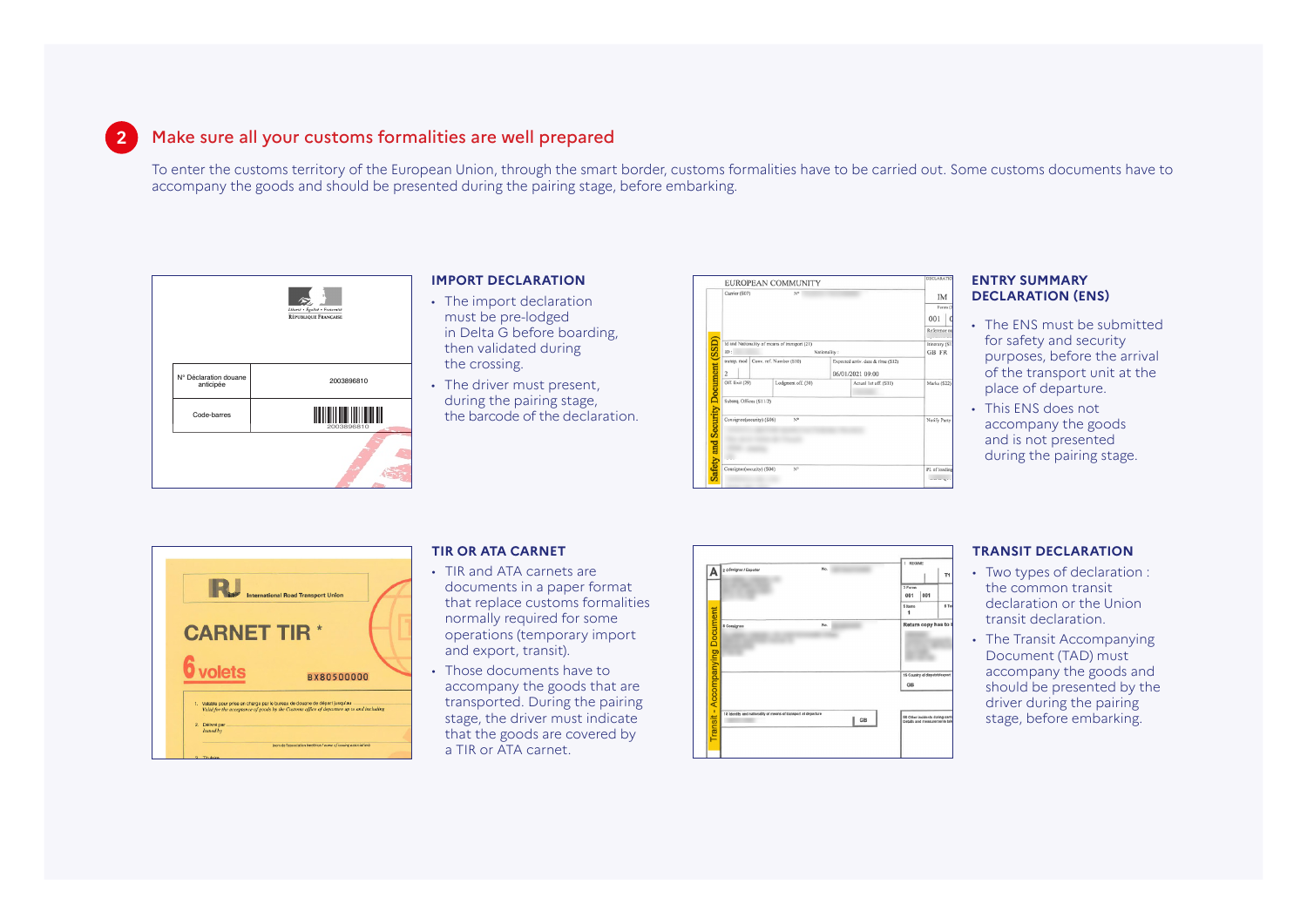# **3** The logistics envelope: a simple tool to group together declarations

The logistics envelope can be created for import, export or transit. It saves time during the pairing stage by grouping several declarations under a single barcode that is scanned, instead of having multiple barcodes scanned.

| Create envelope $\overline{Q}$ Search envelope<br><b>CREATE ENVELOPE</b><br>in envelope of declarations or envelopes that will be transported in the same transport unit (truck, trailer, etc.). At check-in of the transport unit, the<br>driver will be able to present the barcode of this envelope and will not have to present all the declarations or envelopes.<br>Declarations and envelopes<br>面<br>declaration number or envelope number |
|----------------------------------------------------------------------------------------------------------------------------------------------------------------------------------------------------------------------------------------------------------------------------------------------------------------------------------------------------------------------------------------------------------------------------------------------------|
|                                                                                                                                                                                                                                                                                                                                                                                                                                                    |
|                                                                                                                                                                                                                                                                                                                                                                                                                                                    |
|                                                                                                                                                                                                                                                                                                                                                                                                                                                    |
|                                                                                                                                                                                                                                                                                                                                                                                                                                                    |
|                                                                                                                                                                                                                                                                                                                                                                                                                                                    |
| $\Box$ Save<br><b>Add from barcode</b><br>Add declaration or<br>envelope                                                                                                                                                                                                                                                                                                                                                                           |
|                                                                                                                                                                                                                                                                                                                                                                                                                                                    |
|                                                                                                                                                                                                                                                                                                                                                                                                                                                    |
|                                                                                                                                                                                                                                                                                                                                                                                                                                                    |

### HOME PAGE FOR CREATING A LOGISTICS ENVELOPE EXAMPLE OF A LOGISTICS ENVELOPE TO PRESENT DURING THE PAIRING STAGE



*The logistics envelope can be accessed from any computer or mobile device on the French customs website douane.gouv.fr*.



# **i GOOD TO KNOW:**

- 1. The logistics envelope is particularly suited for groupage.
- 2. A logistics envelope can hold several other envelopes.
- 3. Some documents cannot be added in the logistics envelope: entry summary declaration, export declarations mixed with import declarations, United Kingdom import and export customs documents.
- 4. The logistic envelope allows the security of the data by anonymizing the declaration(s) it contains in the form of a barcode.
- 5. The logistics envelope is free and very easy to access.